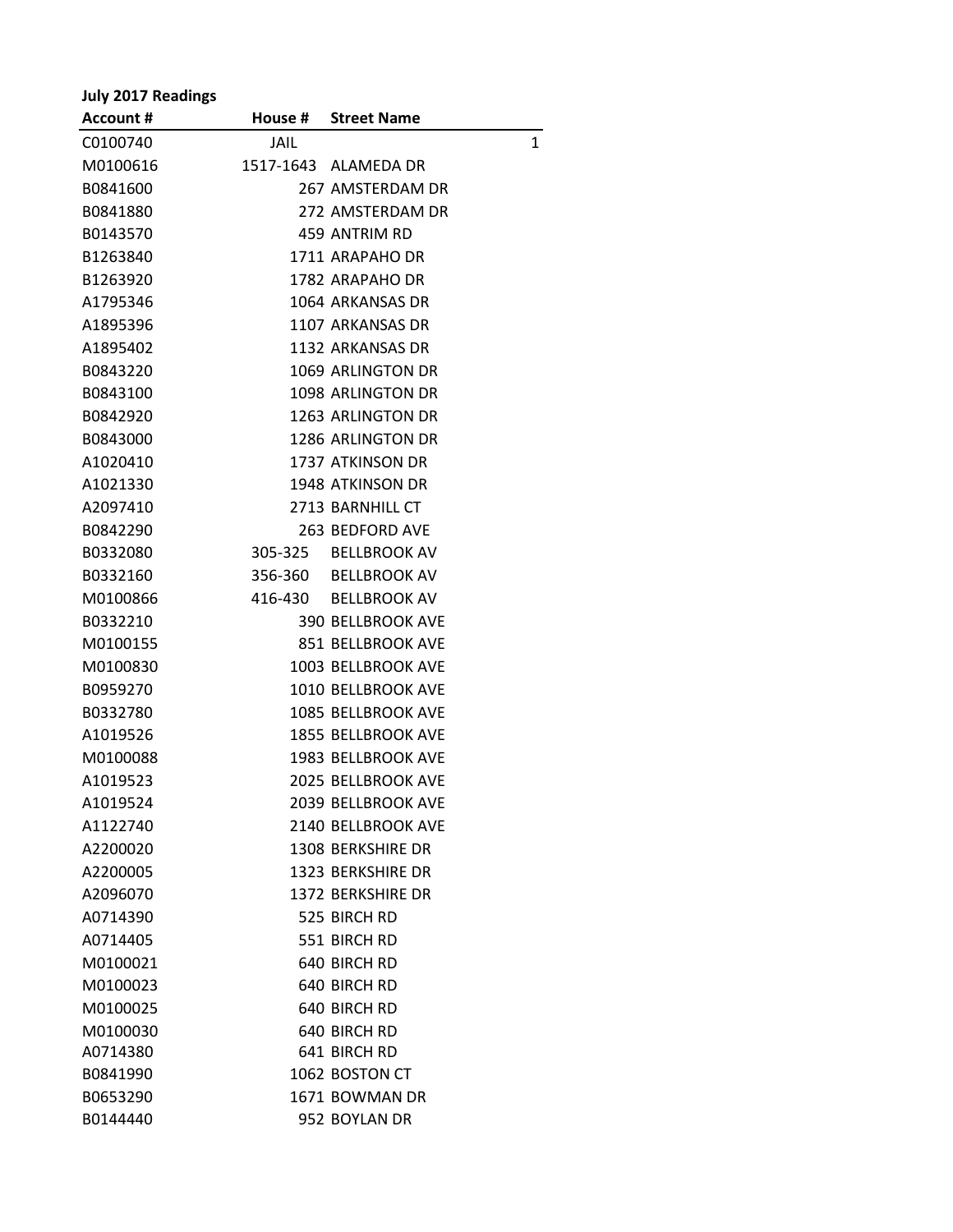| B0144540 |      | 1016 BOYLAN DR             |
|----------|------|----------------------------|
| B0144530 |      | 1025 BOYLAN DR             |
| A0814800 |      | 598 BROADMOOR DR           |
| B1060850 |      | <b>1041 BUCKSKIN TR</b>    |
| M0100944 |      | 1641 BURNETT DR            |
| M0100952 |      | 1689 BURNETT DR            |
| M0100952 |      | 1689 BURNETT DR            |
| M0100952 |      | 1689 BURNETT DR            |
| M0100952 |      | 1689 BURNETT DR            |
| B0434240 |      | 193 CALIFORNIA ST          |
| C1217940 |      | 2080 CAPESTRANO DR         |
| C1218131 |      | 2226 CAPESTRANO DR         |
| C1218132 |      | 2248 CAPESTRANO DR         |
| C1016113 | USED | CAR DAYTON AV              |
| A1695219 |      | 2238 CAROLINA DR           |
| B0435000 |      | 242 CENTER ST              |
| B0434980 |      | 250 CENTER ST              |
| B0434890 |      | 296 CENTER ST              |
| B0536720 |      | 467 CENTER ST              |
| B0536820 |      | 564 CENTER ST              |
| M0100080 |      | 196 CHARLES ST             |
| B0434530 |      | 255 CHARLES ST             |
| B0638320 |      | 432 CHESTNUT ST            |
| B0638620 |      | <b>502 CHESTNUT ST</b>     |
| B0639150 |      | 813 CHESTNUT ST            |
| B1366090 |      | 1580 CHEYENNE DR           |
| E2095790 |      | 2636 CHILDERS DR           |
| E2095830 |      | 2668 CHILDERS DR           |
| B0435780 |      | 794-814 CINCINNATI A       |
| B0434400 |      | <b>320 CINCINNATI AVE</b>  |
| B0434410 |      | <b>330 CINCINNATI AVE</b>  |
| B0434690 |      | <b>421 CINCINNATI AVE</b>  |
| B0435120 |      | <b>479 CINCINNATI AVE</b>  |
| B0435850 |      | <b>897 CINCINNATI AVE</b>  |
| B0435900 |      | <b>1031 CINCINNATI AVE</b> |
| B0435891 |      | 1094 CINCINNATI AVE        |
| M0200541 |      | <b>1600 CLUBHOUSE</b>      |
| M0200540 |      | <b>1600 CLUBHOUSE DR</b>   |
| M0100835 |      | 1421-1515 COLORADO D       |
| A1428346 |      | 210 COLORADO DR            |
| A1428347 |      | 224 COLORADO DR            |
| A1595050 |      | 644 COLORADO DR            |
| A1795349 |      | 1096 COLORADO DR           |
| A1021880 |      | 1467 COMMONWEALTH DR       |
| A1021990 |      | 1621 COMMONWEALTH DR       |
| A1021660 |      | 1710 COMMONWEALTH DR       |
| A1021630 |      | 1764 COMMONWEALTH DR       |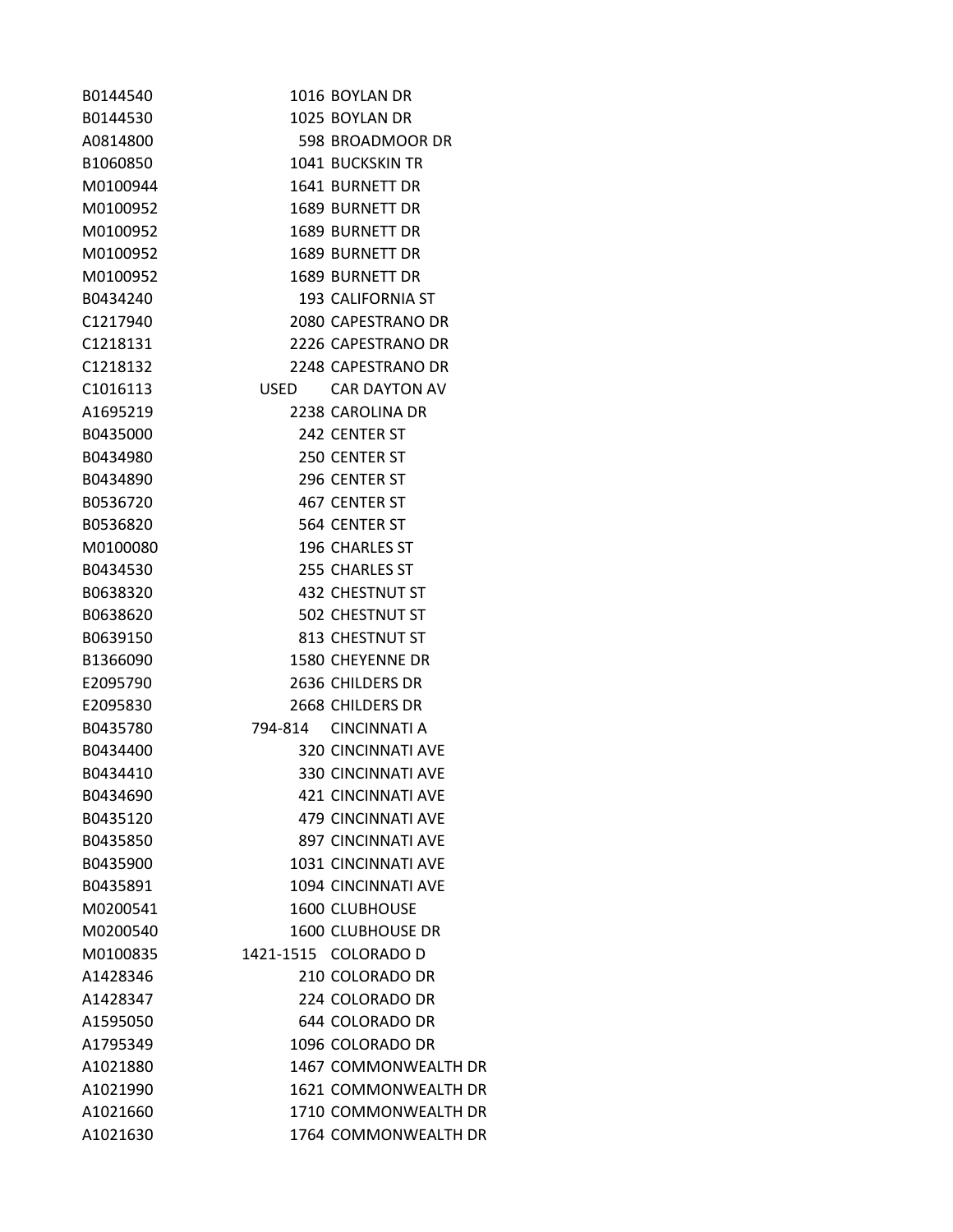| A1019820             | 1916 COMMONWEALTH DR       |
|----------------------|----------------------------|
| A1020260             | 2014 COMMONWEALTH DR       |
| B0347640             | 112 COOPER LN              |
| A0101210             | 206 CORWIN AVE             |
| A0817100             | 468 COTTAGE GROVE AV       |
| A0817120             | 476 COTTAGE GROVE AV       |
| C0203840             | <b>653 COUNTRY CLUB DR</b> |
| C0203880             | 801 COUNTRY CLUB DR        |
| A2098530             | 1321 CRESCENT CT           |
| A2098540             | 1329 CRESCENT CT           |
| A2098580             | 1361 CRESCENT CT           |
| A1595076             | 583 DAKOTA DR              |
| A1595075             | 597 DAKOTA DR              |
| A1595072             | 639 DAKOTA DR              |
| C1016250             | <b>189 DAYTON AVE</b>      |
| C <sub>1016300</sub> | 234 DAYTON AVE             |
| C1017240             | 575 DAYTON-XENIA RD        |
| C <sub>1017157</sub> | 620 DAYTON-XENIA RD        |
| C1017205             | 641 DAYTON-XENIA RD        |
| M0100128             | 711 DAYTON-XENIA RD        |
| C1420660             | 1521 DEE ANNE DR           |
| C1420890             | 1585 DEE ANNE DR           |
| C1420850             | 1588 DEE ANNE DR           |
| C1420860             | 1590 DEE ANNE DR           |
| C0915970             | 1889 DELTA AVE             |
| C0915980             | 1915 DELTA AVE             |
| C0813850             | 647 DORAL DR               |
| C0814050             | 778 DORAL DR               |
| A0815760             | 645 DOWDELL AVE            |
| A0815670             | 726 DOWDELL AVE            |
| B0958900             | 1782 DRAKE DR              |
| B0958430             | 2141 DRAKE DR              |
| A1122580             | 2086 DRUMMOND DR           |
| A2099400             | 2246 DUNDEE DR             |
| C0709870             | 295 E ANKENEY MILL R       |
| M0100360             | <b>135 E CHURCH ST</b>     |
| A0101880             | 227 E CHURCH ST            |
| A0203110             | <b>655 E CHURCH ST</b>     |
| A2096630             | 1402 E KEARNEY LN          |
| A2096570             | 1425 E KEARNEY LN          |
| A2096580             | 1435 E KEARNEY LN          |
| A0407520             | 64 E MAIN ST               |
| A0407840             | 188 E MAIN ST              |
| M0100033             | 189 E MAIN ST              |
| A0407830             | 190 E MAIN ST              |
| A0408200             | 436 E MAIN ST              |
| A0408250             | 464 E MAIN ST              |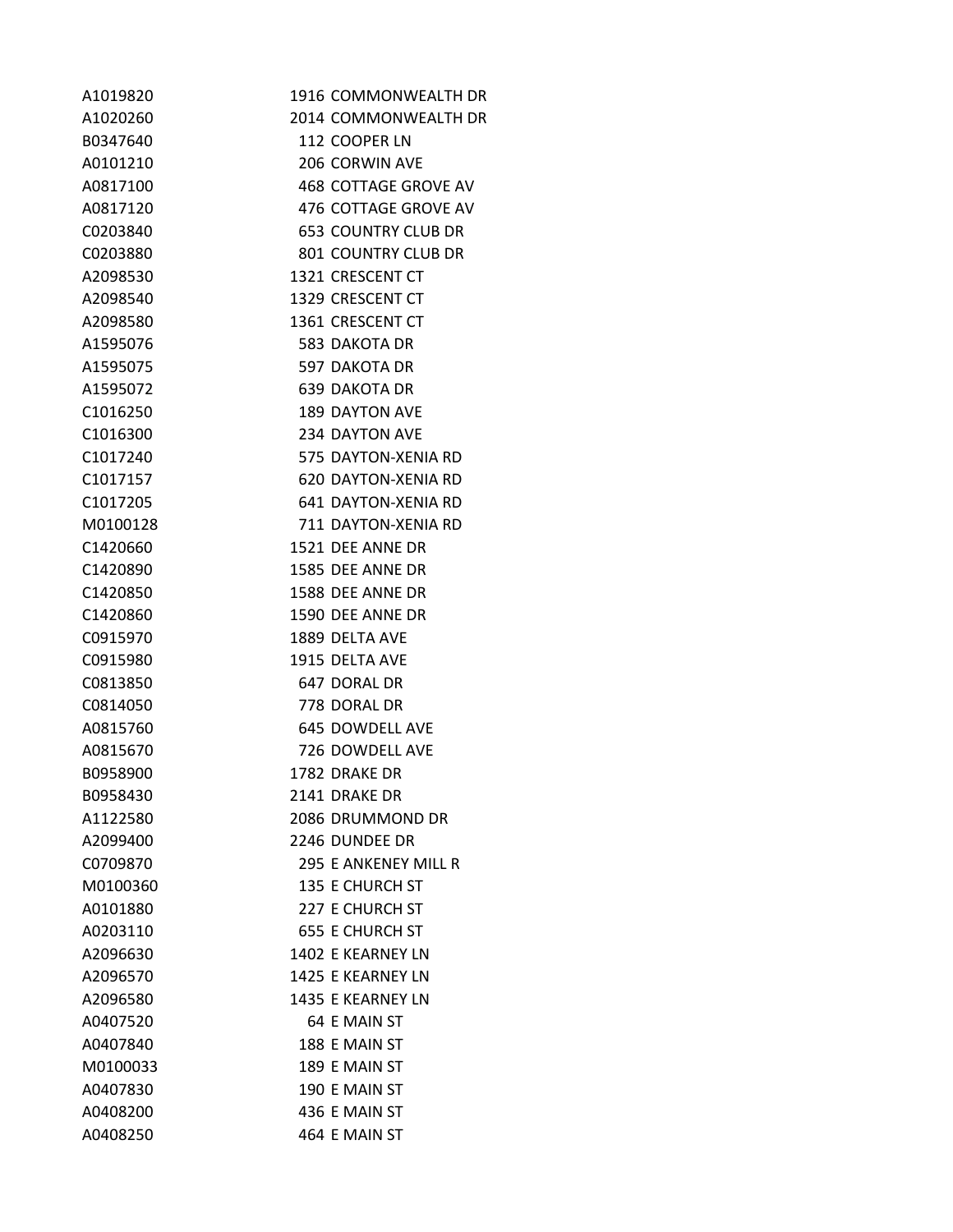| A0508950 | 725 E MAIN ST          |
|----------|------------------------|
| A0508970 | 749 E MAIN ST          |
| A0509000 | 750 E MAIN ST          |
| A0509030 | 761 E MAIN ST          |
| A0509050 | 773 E MAIN ST          |
| A0509170 | 842 E MAIN ST          |
| A0509370 | 963 E MAIN ST          |
| M0100350 | 105 E MARKET ST        |
| A0305690 | 167 E MARKET ST        |
| A0305980 | 270 E MARKET ST        |
| M0100720 | 578 E MARKET ST        |
| A0306485 | 604 E MARKET ST        |
| A0306620 | 674 E MARKET ST        |
| A0306710 | 704 E MARKET ST        |
| A0306900 | 797 E MARKET ST        |
| A0306910 | 809 E MARKET ST        |
| A0306930 | 810 E MARKET ST        |
| A0307120 | 937 E MARKET ST        |
| A0307170 | 971 E MARKET ST        |
| A0307190 | 983 E MARKET ST        |
| B0550430 | 767 E RICHARD DR       |
| B0550570 | 881 E RICHARD DR       |
| B0550710 | 952 E RICHARD DR       |
| A0509800 | 45 E SECOND ST         |
| A0510110 | 235 E SECOND ST        |
| A0510170 | 285 E SECOND ST        |
| A0510520 | 408 E SECOND ST        |
| A0610750 | 473 E SECOND ST        |
| A0611360 | 832 E SECOND ST        |
| A0611455 | 904 E SECOND ST        |
| A0611480 | 919 E SECOND ST        |
| A0611630 | 67 E THIRD ST          |
| A0612120 | 136 E THIRD ST         |
| A0612180 | 158 E THIRD ST         |
| A0712580 | 295 E THIRD ST         |
| A0712750 | 355 E THIRD ST         |
| A0712920 | 423 E THIRD ST         |
| A0713330 | 684 E THIRD ST         |
| C0813650 | 656 EDEN ROC DR        |
| C0813640 | 670 EDEN ROC DR        |
| A0101510 | 247 EDISON BLVD        |
| A0101520 | 261 EDISON BLVD        |
| M0100771 | <b>425 EDISON BLVD</b> |
| C0915410 | 1864 EL CAMINO DR      |
| C1217850 | 2019 EL CAMINO DR      |
| M0200080 | <b>650 ELLIOTT DR</b>  |
| B0143830 | 788 EMMET DR           |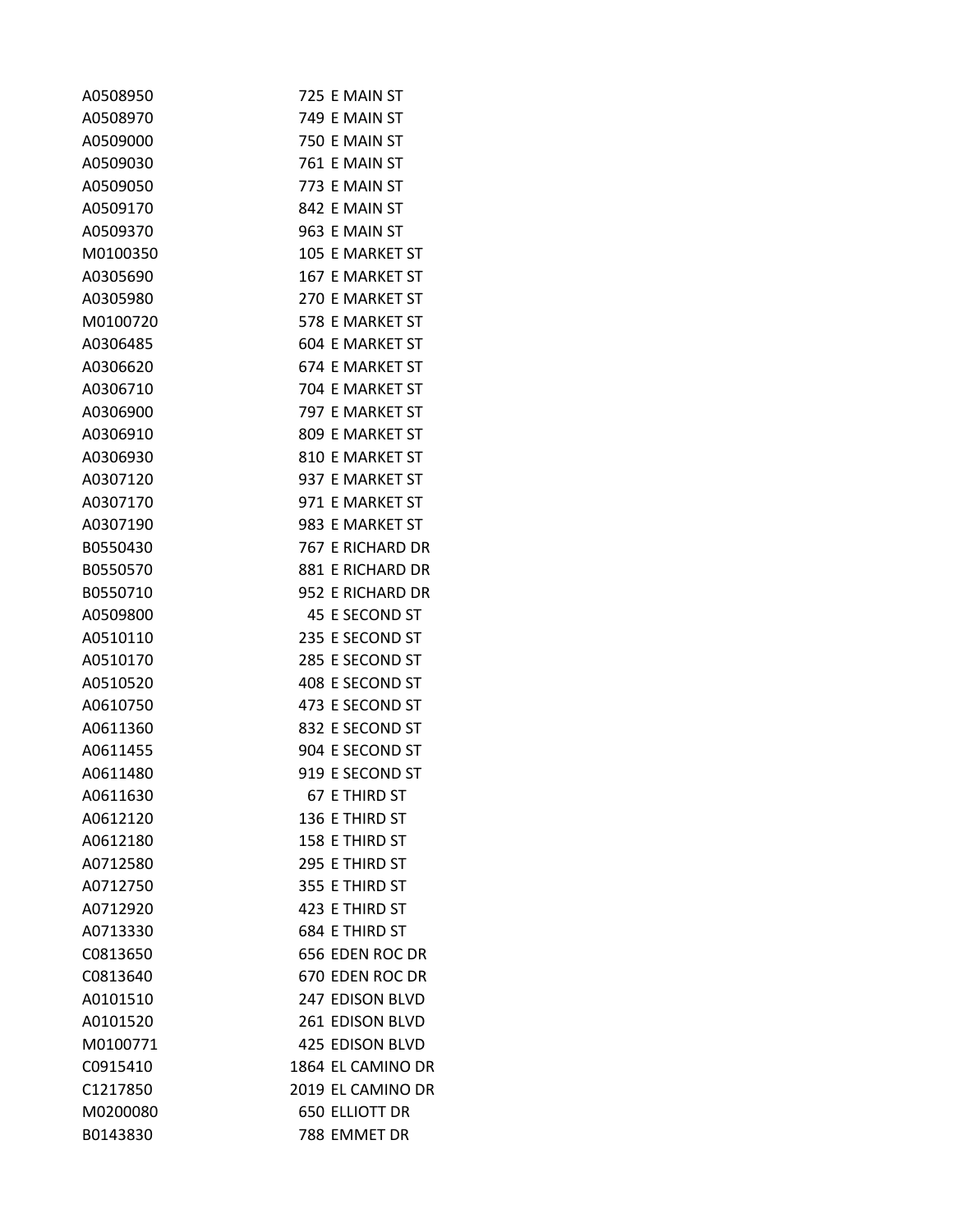| B0144210 |                     | 1028 EMMET DR            |
|----------|---------------------|--------------------------|
| B0144200 |                     | 1041 EMMET DR            |
| M0100570 |                     | <b>120 FAIRGROUND RD</b> |
| C0204760 |                     | 121 FAIRGROUND RD        |
| M0100555 |                     | 312 FAIRGROUND RD        |
| B0638450 |                     | 150 FAYETTE ST           |
| B0638490 |                     | 167 FAYETTE ST           |
| B0638530 |                     | 211 FAYETTE ST           |
| A1327100 |                     | 1872 FLORIDA DR          |
| A1327130 |                     | 1914 FLORIDA DR          |
| B0346680 |                     | 178 FRANKLIN AVE         |
| B0346850 |                     | <b>296 FRANKLIN AVE</b>  |
| C1117460 | 1047-1069 FREDERICK |                          |
| C1117450 | 1077-1099 FREDERICK |                          |
| C1117440 | 1101-1123 FREDERICK |                          |
| C1117420 | 1151-1185 FREDERICK |                          |
| C1117410 | 1189-1199 FREDERICK |                          |
| C1117650 |                     | 1036 FREDERICK DR        |
| A0101550 |                     | 231 GARFIELD AVE         |
| A1326060 |                     | 1755 GAYHART DR          |
| A1020620 |                     | <b>1890 GAYHART DR</b>   |
| A1021440 |                     | 1917 GAYHART DR          |
| G2300265 |                     | 394 GEORGIA DR           |
| G2300330 |                     | 437 GEORGIA DR           |
| A1595100 |                     | 596 GEORGIA DR           |
| A2200095 |                     | 1218 GLEN KEGLEY DR      |
| B0551840 |                     | 1159 GLOVER DR           |
| A0407400 |                     | 25 GREENE ST             |
| M0200510 |                     | 2100 GREENEWAY BLVD      |
| M0200520 |                     | 2295 GREENEWAY BLVD      |
| A2096180 |                     | 2612 GREYSTOKE CT        |
| A2096500 |                     | 2715 GREYSTOKE DR        |
| A2096680 |                     | 2807 GREYSTOKE DR        |
| C0812680 |                     | 985 HAMLET DR            |
| C0813590 |                     | 1143 HAMLET DR           |
| D0295965 |                     | <b>48 HARDACRE DR</b>    |
| D0195520 |                     | 235 HARDACRE DR          |
| A2300130 |                     | 2110 HARMONY DR          |
| F0121230 |                     | 1967 HARRIS LN           |
| A0101670 |                     | 251 HAYES AVE            |
| D0396390 |                     | 247 HELEN AVE            |
| D0396625 |                     | 333 HELEN AVE            |
| B0842800 |                     | 1160 HERITAGE LN         |
| B0843070 |                     | 1221 HERITAGE LN         |
| B0536080 |                     | 149 HIGH ST              |
| B0536100 |                     | 160 HIGH ST              |
| B0536110 |                     | 167 HIGH ST              |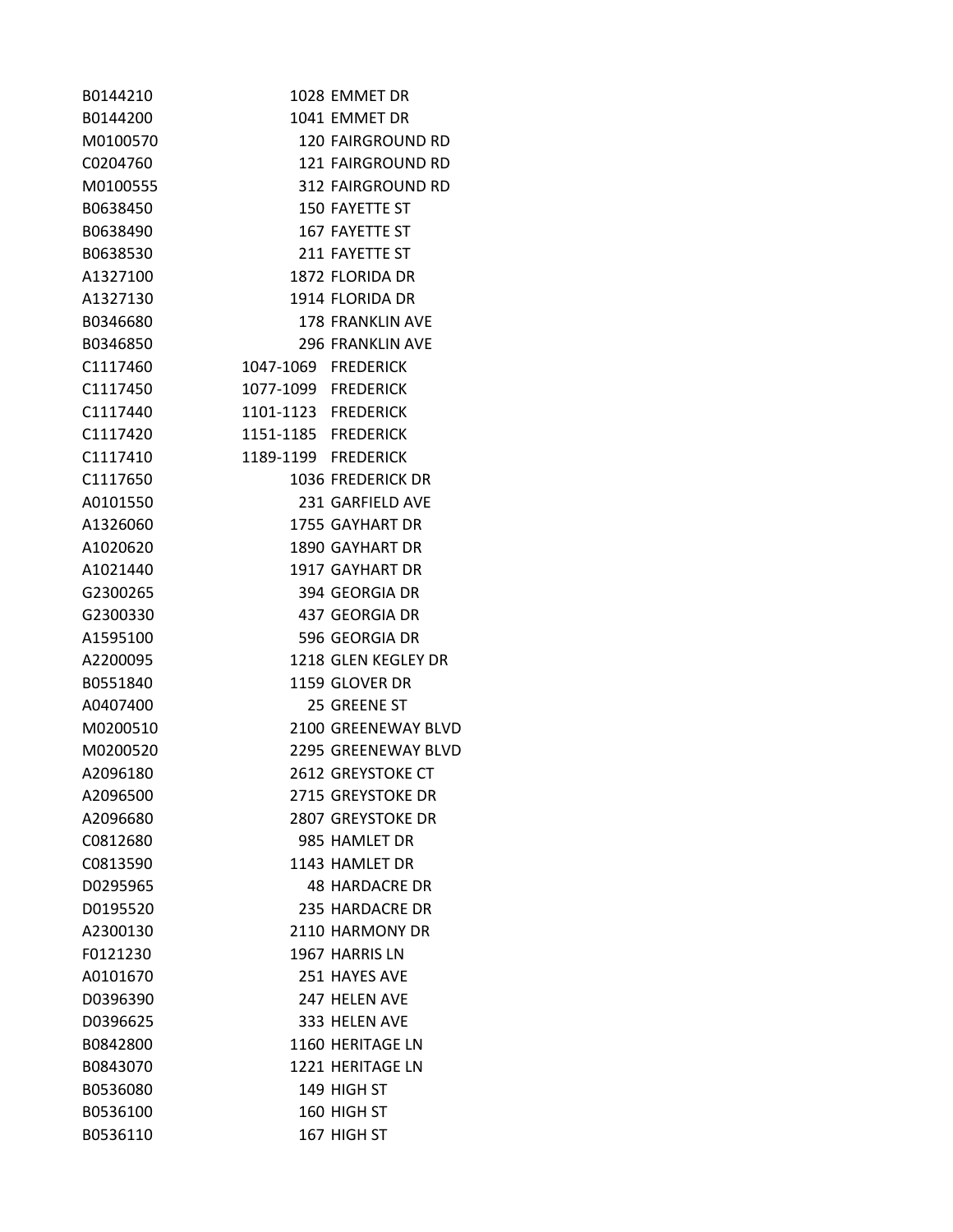| C1522490             |                 | 1919 HIGHLANDER DR       |
|----------------------|-----------------|--------------------------|
| C <sub>1522250</sub> |                 | 1973 HIGHLANDER DR       |
| C <sub>1600130</sub> |                 | 2019 HIGHLANDER N DR     |
| M0200530             |                 | 2224 HIGHWHEEL DR        |
| A0713800             |                 | 130 HILL ST              |
| A0714180             |                 | 338 HILL ST              |
| A0714210             |                 | 343 HILL ST              |
| A0714270             |                 | 378 HILL ST              |
| A0713900             | 190-196 HILL ST |                          |
| D0195540             |                 | 1072 HILLCREST DR        |
| D0195575             |                 | 1146 HILLCREST DR        |
| C1016762             |                 | <b>137 HILLCREST ST</b>  |
| A0611900             |                 | 168 HIVLING ST           |
| A0917370             |                 | 82 HOME AVE              |
| M0100901             |                 | 306 HOME AVE             |
| A0917770             |                 | 379 HOME AVE             |
| A0917790             |                 | 395 HOME AVE             |
| A0917970             |                 | 473 HOME AVE             |
| A0918020             |                 | 575 HOME AVE             |
| A0918050             |                 | 657 HOME AVE             |
| M0200565             |                 | <b>70 HOSPITALITY DR</b> |
| M0200565             |                 | <b>70 HOSPITALITY DR</b> |
| C0100710             | COURT HOUSE     |                          |
| A1595015             |                 | 624 IDAHO DR             |
| A1595019             |                 | 680 IDAHO DR             |
| C1600310             |                 | 1080 INDEPENDENCE DR     |
| A0509600             |                 | 1033 JASPER AVE          |
| A0509650             |                 | 1091 JASPER AVE          |
| A2099170             |                 | 2524 JENNY MARIE DR      |
| A2200045             |                 | 2662 JENNY MARIE DR      |
| A2200360             |                 | 2725 JENNY MARIE DR      |
| G2300580             |                 | 488 JODEE DR             |
| G2301540             |                 | 603 JODEE DR             |
| B0230750             |                 | 947 JUNE DR              |
| B1555400             |                 | <b>1016 JUNE DR</b>      |
| B1555450             |                 | 1062 JUNE DR             |
| B1555800             |                 | <b>1259 JUNE DR</b>      |
| B1556940             |                 | <b>1789 JUNE DR</b>      |
| A1428316             |                 | 202 KANSAS DR            |
| A1428321             |                 | 272 KANSAS DR            |
| A1428304             |                 | 275 KANSAS DR            |
| A1428300             |                 | 331 KANSAS DR            |
| A1428299             |                 | 345 KANSAS DR            |
| G2301140             |                 | 428 KATHY'S WAY          |
| A2097320             |                 | 2711 KEARNEY LN          |
| A0816900             |                 | 640 KENNEDY ST           |
| A2096410             |                 | 2672 KETKI CT            |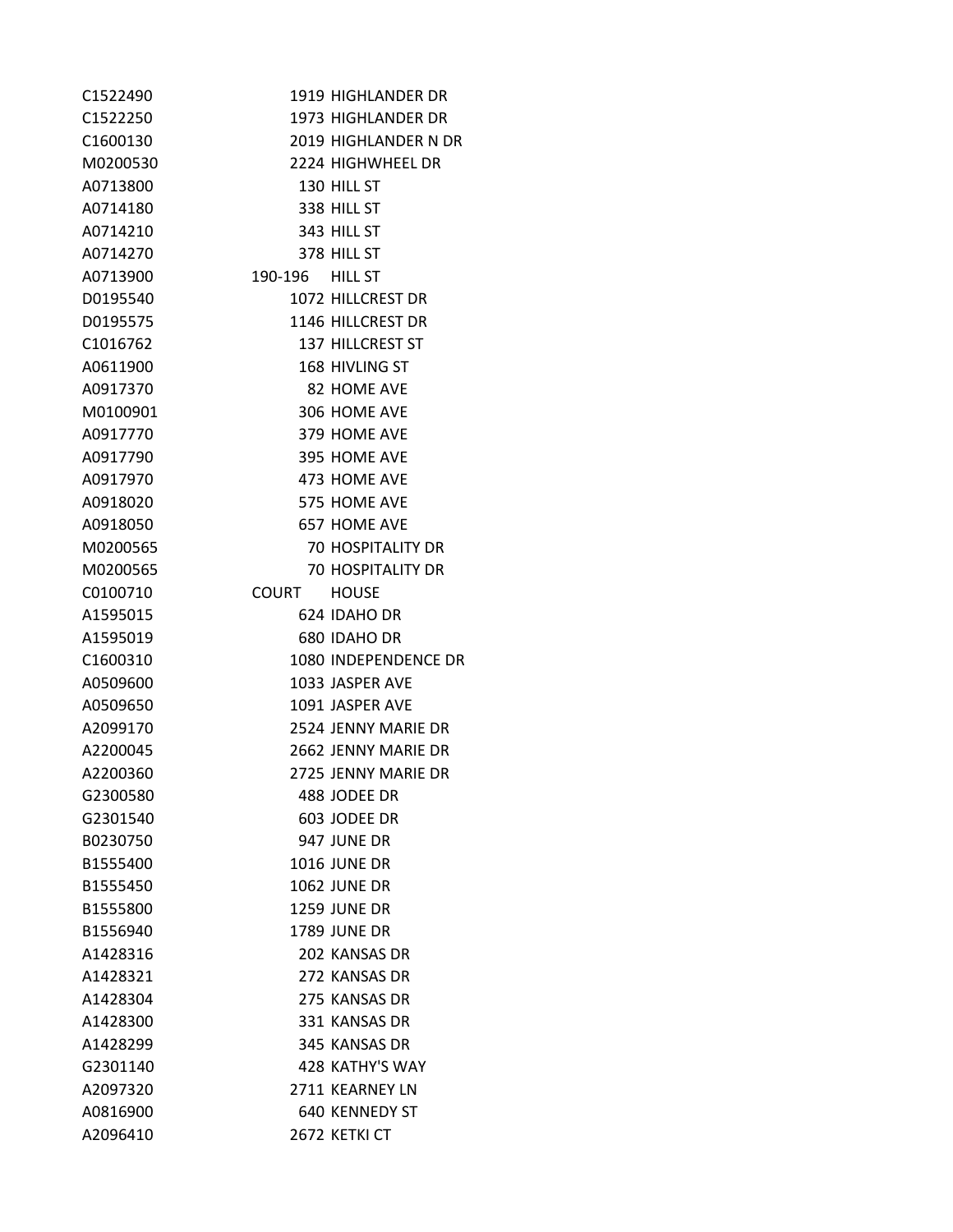| M0100825 | 111 KINSEY RD        |
|----------|----------------------|
| M0100820 | 249 KINSEY RD        |
| D0195265 | 324 KINSEY RD        |
| B0957560 | 1837 KYLEMORE DR     |
| A0918580 | 341 LAKE ST          |
| D0296015 | 1077 LARK LN         |
| M0100958 | 1370 LAVELLE DR      |
| B0245940 | 513 LAYNE DR         |
| A0611970 | 63 LEAMAN ST         |
| B1466603 | 162 LEDBETTER RD     |
| M0100525 | 325 LEDBETTER RD     |
| A0204820 | 833 LEXINGTON AVE    |
| A0204970 | 902 LEXINGTON AVE    |
| A0205160 | 1047 LEXINGTON AVE   |
| M0100164 | 600 LITTLE MAIN ST   |
| C0813230 | 858 LOUISE DR        |
| B0347220 | 133 LOWELL RD        |
| B0347310 | 180 LOWELL RD        |
| B0347380 | 217 LOWELL RD        |
| B0347460 | 265 LOWELL RD        |
| C0812150 | 365 MARSHALL DR      |
| C0813170 | 394 MARSHALL DR      |
| C0813090 | 492 MARSHALL DR      |
| C0812970 | 664 MARSHALL DR      |
| C0812400 | 677 MARSHALL DR      |
| C0812460 | 776 MARSHALL DR      |
| A1695124 | 2160 MARYLAND DR     |
| A1895364 | 1356 MASSACHUSETTS D |
| B1263630 | 1772 MAUMEE DR       |
| A0919005 | 934 MCDOWELL ST      |
| A1428377 | 2142 MICHIGAN DR     |
| A1895413 | 2200 MINNESOTA DR    |
| A1795292 | 2190 MISSISSIPPI DR  |
| A1995479 | 2404 MISSISSIPPI DR  |
| A1995468 | 2425 MISSISSIPPI DR  |
| A1995485 | 2476 MISSISSIPPI DR  |
| A1695138 | 838 MISSOURI DR      |
| A1695140 | 862 MISSOURI DR      |
| B1061190 | 1032 MOCCASIN TR     |
| C0710900 | 976 MONROE DR        |
| M0100785 | 1301 MONROE DR       |
| A1326220 | 515 MONTANA DR       |
| A1327080 | 578 MONTANA DR       |
| A1326150 | 609 MONTANA DR       |
| C1218175 | 2280 MONTEREY DR     |
| C1218163 | 2348 MONTEREY DR     |
| C0710440 | 1011 MORNINGSIDE DR  |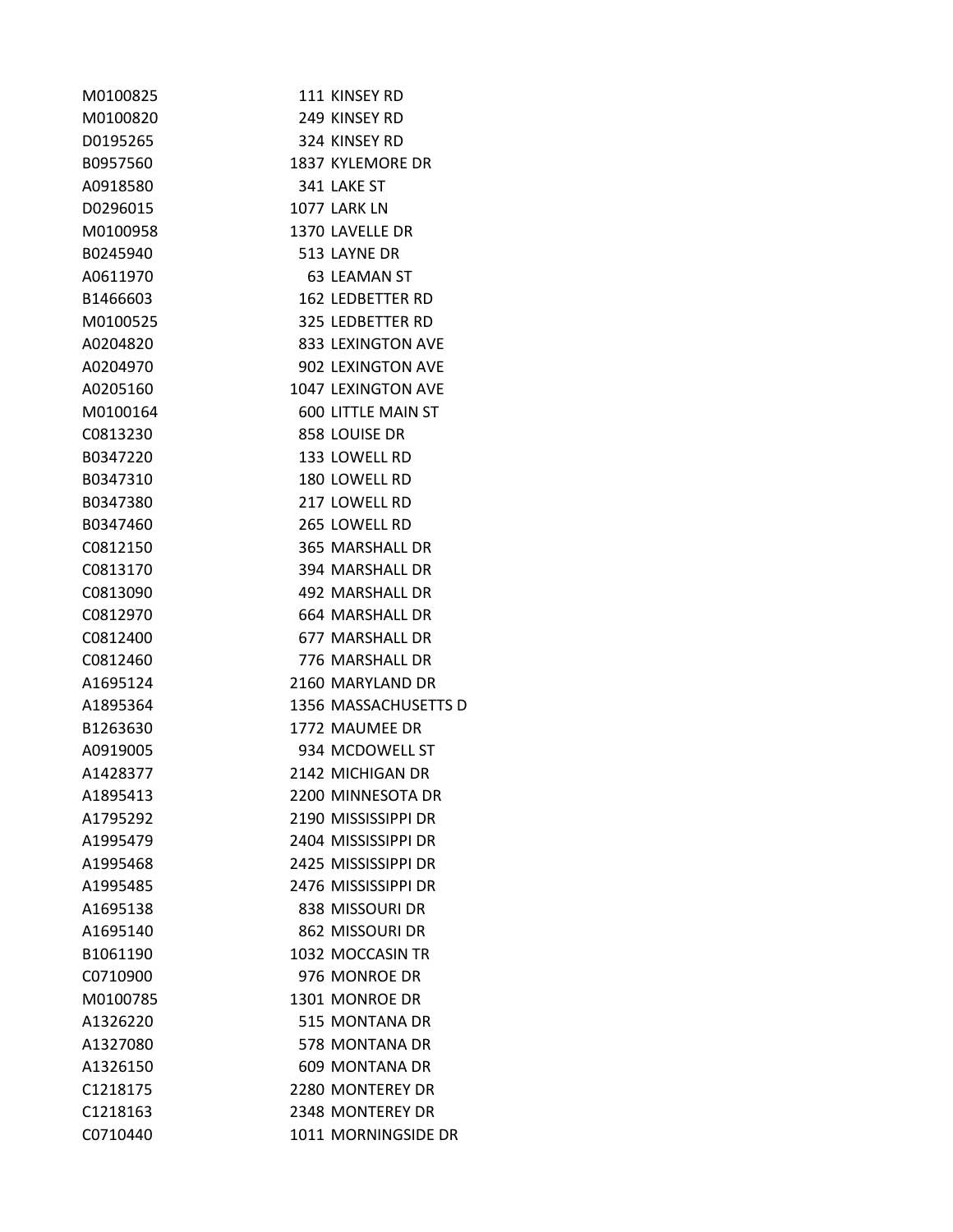| M0100395 | 270 MT VERNON DR        |
|----------|-------------------------|
| B0841230 | 543 MT VERNON DR        |
| B0842730 | 726 MT VERNON DR        |
| B0841120 | 727 MT VERNON DR        |
| B0842770 | 780 MT VERNON DR        |
| A0203588 | 232 MULBERRY ST         |
| A0203596 | <b>250 MULBERRY ST</b>  |
| A1021060 | 1770 MUMFORD CT         |
| A0815130 | 841 MURRAY HILL DR      |
| A0815060 | 888 MURRAY HILL DR      |
| A0815090 | 893 MURRAY HILL DR      |
| A2097000 | 2763 N BARNHILL PL      |
| A2097060 | 2804 N BARNHILL PL      |
| A0102110 | 117 N COLUMBUS ST       |
| A0204340 | 476 N COLUMBUS ST       |
| A0204650 | 781 N COLUMBUS ST       |
| A0204630 | 807 N COLUMBUS ST       |
| A0204660 | 853 N COLUMBUS ST       |
| A0204680 | 935 N COLUMBUS ST       |
| C0100550 | 474 N DETROIT ST        |
| M0100238 | 582 N DETROIT ST        |
| C0100450 | <b>650 N DETROIT ST</b> |
| C0100070 | <b>687 N DETROIT ST</b> |
| C0100420 | 738 N DETROIT ST        |
| C0101750 | 920 N DETROIT ST        |
| C0101760 | 941 N DETROIT ST        |
| C0101800 | 991 N DETROIT ST        |
| C0101680 | 1016 N DETROIT ST       |
| C0101620 | 1136 N DETROIT ST       |
| C0101970 | 1183 N DETROIT ST       |
| C0203000 | 1362 N DETROIT ST       |
| M0100230 | 1443 N DETROIT ST       |
| C0307031 | 238 N GALLOWAY ST       |
| C0307035 | 256 N GALLOWAY ST       |
| C0307010 | 284 N GALLOWAY ST       |
| C0306330 | 375 N GALLOWAY ST       |
| C0306860 | 542 N GALLOWAY ST       |
| A2097260 | 2637 N KEARNEY CT       |
| A2097270 | 2645 N KEARNEY CT       |
| A2097290 | 2661 N KEARNEY CT       |
| A2097300 | 2669 N KEARNEY CT       |
| C0305395 | 199 N KING ST           |
| C0306170 | 208 N KING ST           |
| C0306140 | 252 N KING ST           |
| C0305470 | 365 N KING ST           |
| C0305960 | 530 N KING ST           |
| C0305950 | 540 N KING ST           |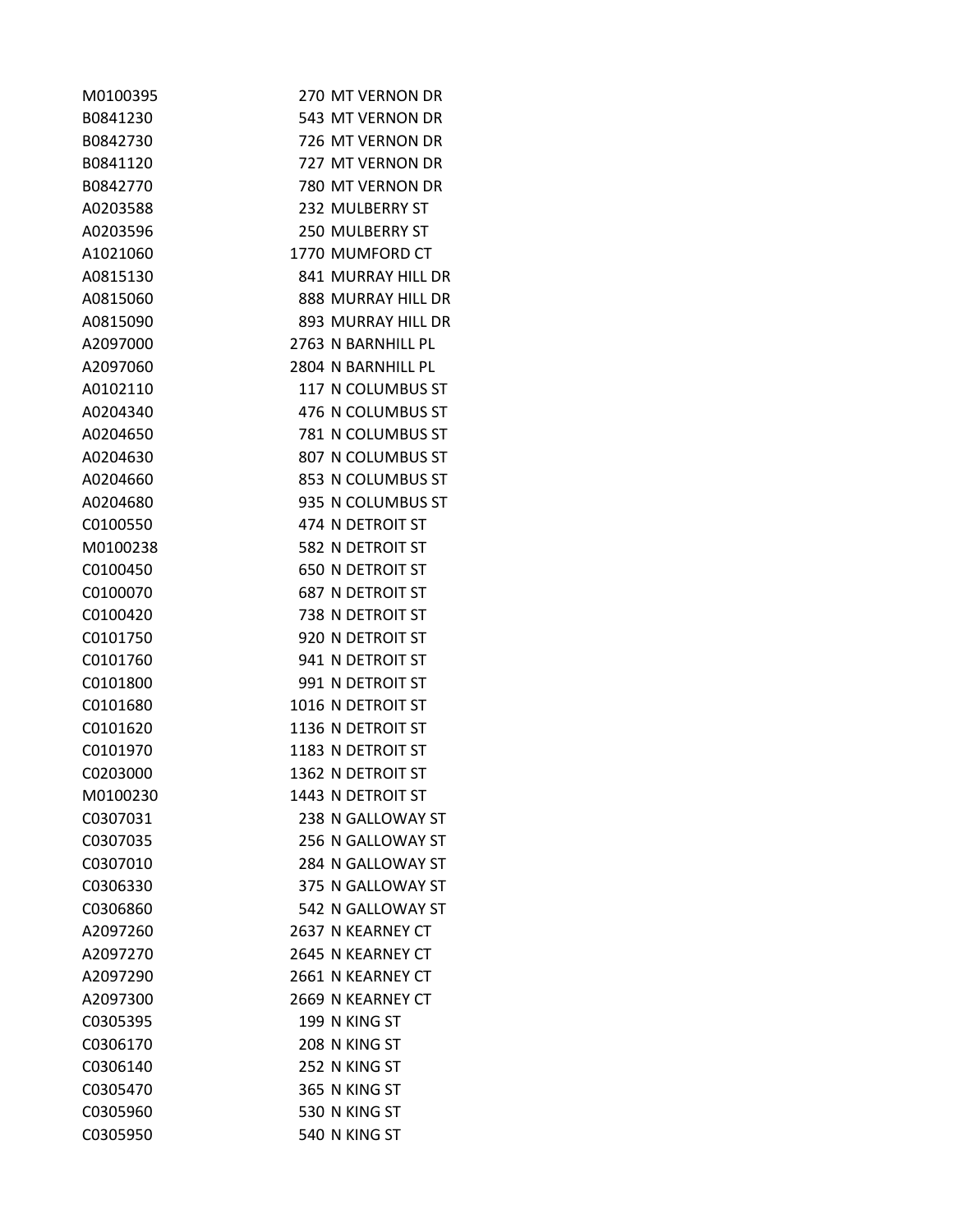| C0204210 | 784 N KING ST          |
|----------|------------------------|
| A0101740 | 301 N MONROE DR        |
| C0709710 | 649 N MONROE DR        |
| C0711000 | 764 N MONROE DR        |
| C0710610 | 923 N MONROE DR        |
| M0100796 | 1141 N MONROE DR       |
| M0100796 | 1141 N MONROE DR       |
| M0100165 | 38 N ORANGE ST         |
| C1016171 | 74 N ORANGE ST         |
| M0100183 | 50 N PROGRESS DR       |
| M0200525 | 80 N PROGRESS DR       |
| B0550320 | 636 N RICHARD DR       |
| B0550540 | 804 N RICHARD DR       |
| C0407190 | 289 N WEST ST          |
| C0407270 | 371 N WEST ST          |
| C0408000 | 408 N WEST ST          |
| C0407970 | 432 N WEST ST          |
| C0407910 | 486 N WEST ST          |
| B1162910 | 1540 NAVAJO DR         |
| B1162920 | 1547 NAVAJO DR         |
| A1595031 | 2133 NEBRASKA DR       |
| A1595029 | 2159 NEBRASKA DR       |
| A1595028 | 2173 NEBRASKA DR       |
| A2400085 | 811 NIGHTINGALE CIR    |
| M0100793 | 164 OFFICE PARK DR     |
| C0202570 | 1089 OLD SPRINGFIELD   |
| C0101380 | 257 OMALEE DR          |
| B0144650 | 934 OMARD DR           |
| B0144780 | 1009 OMARD DR          |
| A1326700 | 207 OREGON DR          |
| A1326640 | 287 OREGON DR          |
| B1466624 | 721 ORMSBY DR          |
| B1466499 | 996 ORMSBY DR          |
| A2198095 | 853 ORVILLE WAY        |
| A2198080 | 877 ORVILLE WAY        |
| A2198130 | 900 ORVILLE WAY        |
| B1366210 | 1379 OTTAWA DR         |
| B0536250 | 136 OWENS AVE          |
| M0100980 | <b>60 PACELINE CIR</b> |
| A0101390 | 129 PARK DR            |
| C0914970 | 1691 PARKVIEW DR       |
| B0245260 | 1003 PARNELL DR        |
| B0245330 | 1062 PARNELL DR        |
| B0959340 | 1352 PEACEPIPE TR      |
| A1428249 | 1931 PENNSYLVANIA DR   |
| A1428244 | 2001 PENNSYLVANIA DR   |
| C0710839 | 1328 PIN OAK CIR       |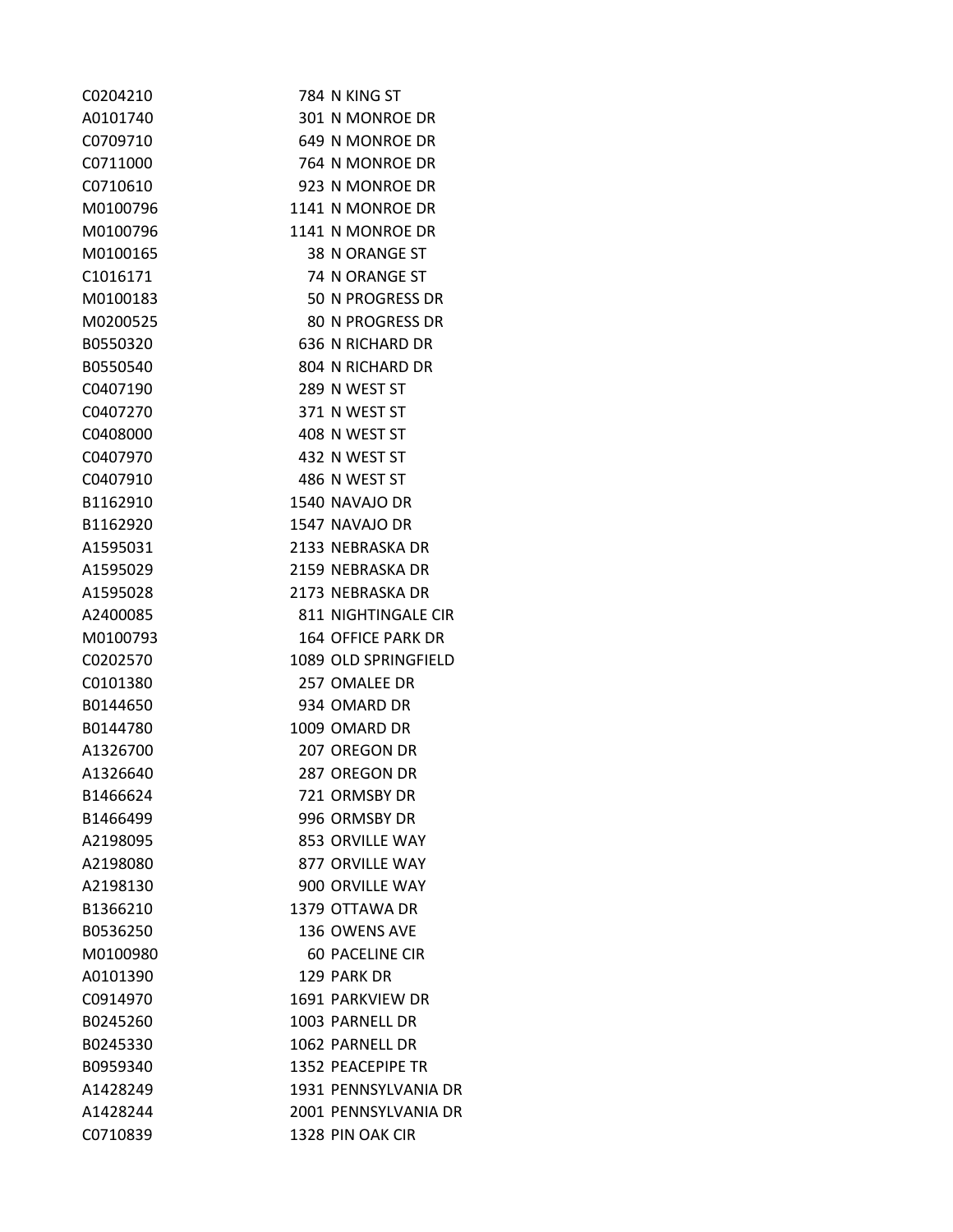| G2300195 | 339 PLACID CT             |
|----------|---------------------------|
| C0407330 | 246 PLEASANT ST           |
| A0918740 | 228 POCAHONTAS ST         |
| A0918780 | 342 POCAHONTAS ST         |
| B0841820 | <b>348 PORTSMOUTH AVE</b> |
| A2097590 | 1287 PREM PL              |
| B1466557 | 113 PRUGH AVE             |
| B1061630 | 1761 PUEBLO DR            |
| B1163130 | 1812 PUEBLO DR            |
| C0205130 | <b>118 PURCELL DR</b>     |
| C0205180 | <b>160 PURCELL DR</b>     |
| C0205040 | <b>165 PURCELL DR</b>     |
| C0205200 | 170 PURCELL DR            |
| C0204880 | 277 PURCELL DR            |
| B0536570 | 386 QUEEN ST              |
| A0204360 | 622 RADAR ST              |
| A2098710 | 2837 RAXIT CT             |
| C0812930 | 529 REDBUD LN             |
| B0449390 | 1303 REID AVE             |
| C1218310 | 2584 RIDGE RD             |
| C1218300 | 2618 RIDGE RD             |
| B0754180 | 77 RIDGEBURY DR           |
| B0754630 | <b>430 RIDGEBURY DR</b>   |
| B0347560 | 88 ROBERT LN              |
| B0652260 | 1168 ROCKWELL DR          |
| B0652870 | 1676 ROCKWELL DR          |
| B1466614 | 112 ROGERS ST             |
| M0100040 | 140 ROGERS ST             |
| C0101150 | 90 ROSELAWN DR            |
| M0100141 | 38 S ALLISON AVE          |
| M0100142 | 38 S ALLISON AVE          |
| B0332370 | 252 S ALLISON AVE         |
| B0231060 | 1070 S CIRCLE DR          |
| A0815615 | 780-802 S COLUMBUS S      |
| A0814690 | 569 S COLUMBUS ST         |
| A0815810 | 920 S COLUMBUS ST         |
| B0739790 | <b>124 S DETROIT ST</b>   |
| B0740190 | <b>498 S DETROIT ST</b>   |
| B0740360 | <b>603 S DETROIT ST</b>   |
| B0740460 | <b>681 S DETROIT ST</b>   |
| B1466512 | 888 S DETROIT ST          |
| B1466518 | 918 S DETROIT ST          |
| B1466519 | 924 S DETROIT ST          |
| B1466539 | 1055 S DETROIT ST         |
| M0200181 | 1197 S DETROIT ST         |
| B0332950 | 203 S KING ST             |
| B0332990 | 209 S KING ST             |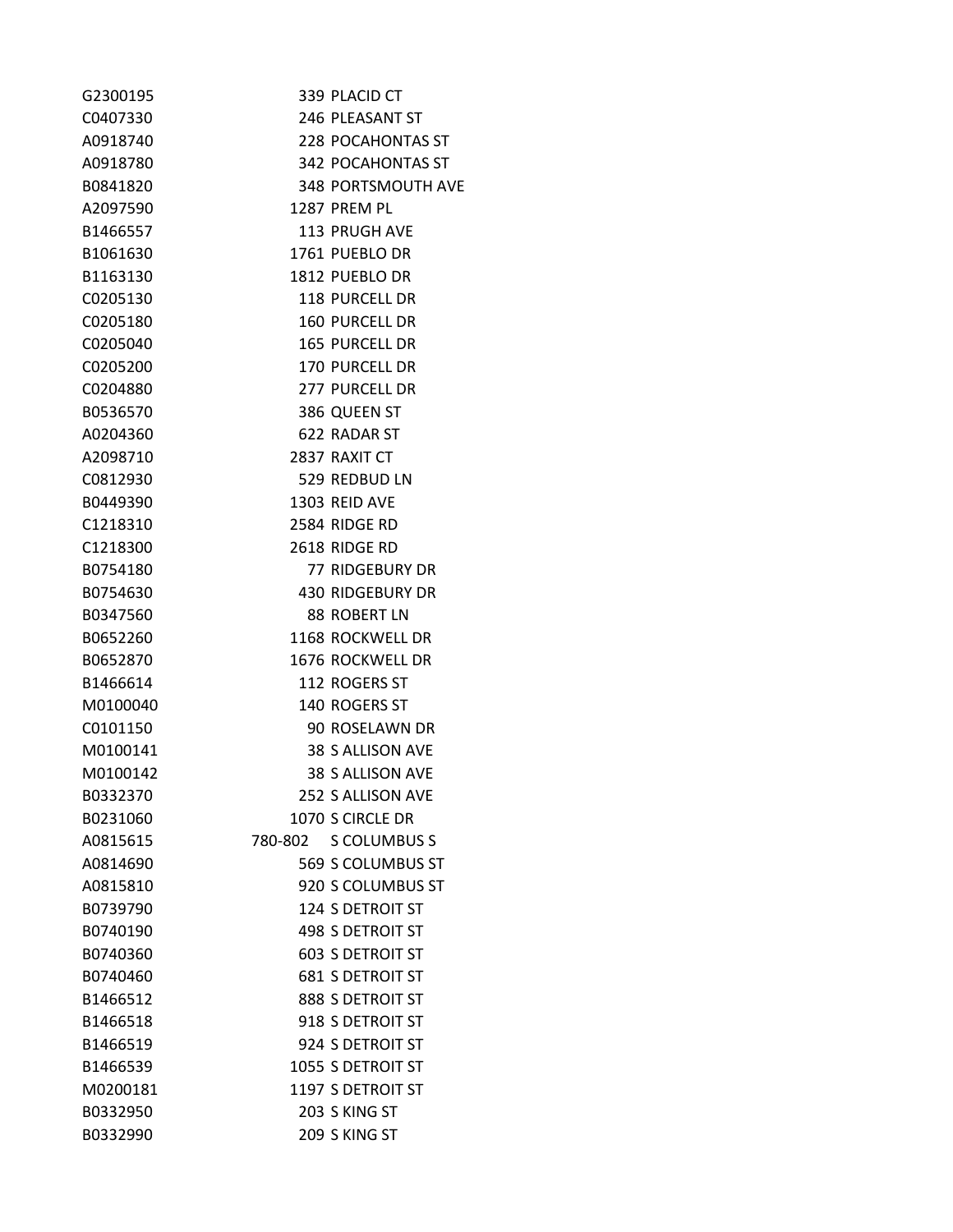| A0816340 | 667 S MONROE ST          |
|----------|--------------------------|
| M0100190 | <b>60 S ORANGE ST</b>    |
| B0331470 | 176 S ORANGE ST          |
| M0100930 | 1150 S PATTON ST         |
| A0611780 | 210 S WHITEMAN ST        |
| B0842020 | 1023 SALEM LN            |
| B0842520 | 1080 SALEM LN            |
| C1218115 | 2167 SAN PEDRO CT        |
| C0813460 | 594 SAXONY DR            |
| C0813380 | 716 SAXONY DR            |
| B1366280 | 1432 SEMINOLE DR         |
| A2095085 | 1175 SHANNON LN          |
| A2097980 | 1241 SHANNON LN          |
| A2098060 | 1302 SHANNON LN          |
| A2098090 | 1326 SHANNON LN          |
| B0448290 | 179 SHEELIN RD           |
| D0195006 | 660 SILVERS DR           |
| B1163010 | 1583 SIOUX DR            |
| C0708490 | 567 SMITH AVE            |
| C0709640 | 584 SMITH AVE            |
| A2200315 | 1139 SPEGELE CT          |
| A0917450 | 83 SPRING ST             |
| B0537740 | <b>205 STELTON RD</b>    |
| M0100430 | <b>341 STELTON RD</b>    |
| M0100450 | 341 STELTON RD           |
| M0100470 | 341 STELTON RD           |
| M0100500 | <b>341 STELTON RD</b>    |
| M0100510 | <b>341 STELTON RD</b>    |
| M0100520 | <b>341 STELTON RD</b>    |
| B0245440 | 968 STEWART AVE          |
| B0245460 | 980 STEWART AVE          |
| C0708930 | <b>659 SUTTON DR</b>     |
| C0709020 | 831 SUTTON DR            |
| B1556200 | <b>116 TACKETT DR</b>    |
| C0914850 | 1821 TAHOE DR            |
| C0914340 | 1872 TAHOE DR            |
| M0200100 | <b>651 TAYLOR DR</b>     |
| D0296125 | <b>11 TEMPLE DR</b>      |
| A1895358 | 2335 TENNESSEE DR        |
| E2095730 | 2651 TENNESSEE DR        |
| A1325890 | 1417 TEXAS DR            |
| C0811140 | <b>359 THELMA AVE</b>    |
| C0811550 | <b>493 THELMA AVE</b>    |
| B1466486 | <b>63 THORNHILL AVE</b>  |
| B1466491 | <b>106 THORNHILL AVE</b> |
| C0407805 | 467 TOWLER RD            |
| A2300020 | <b>143 TRANQUIL DR</b>   |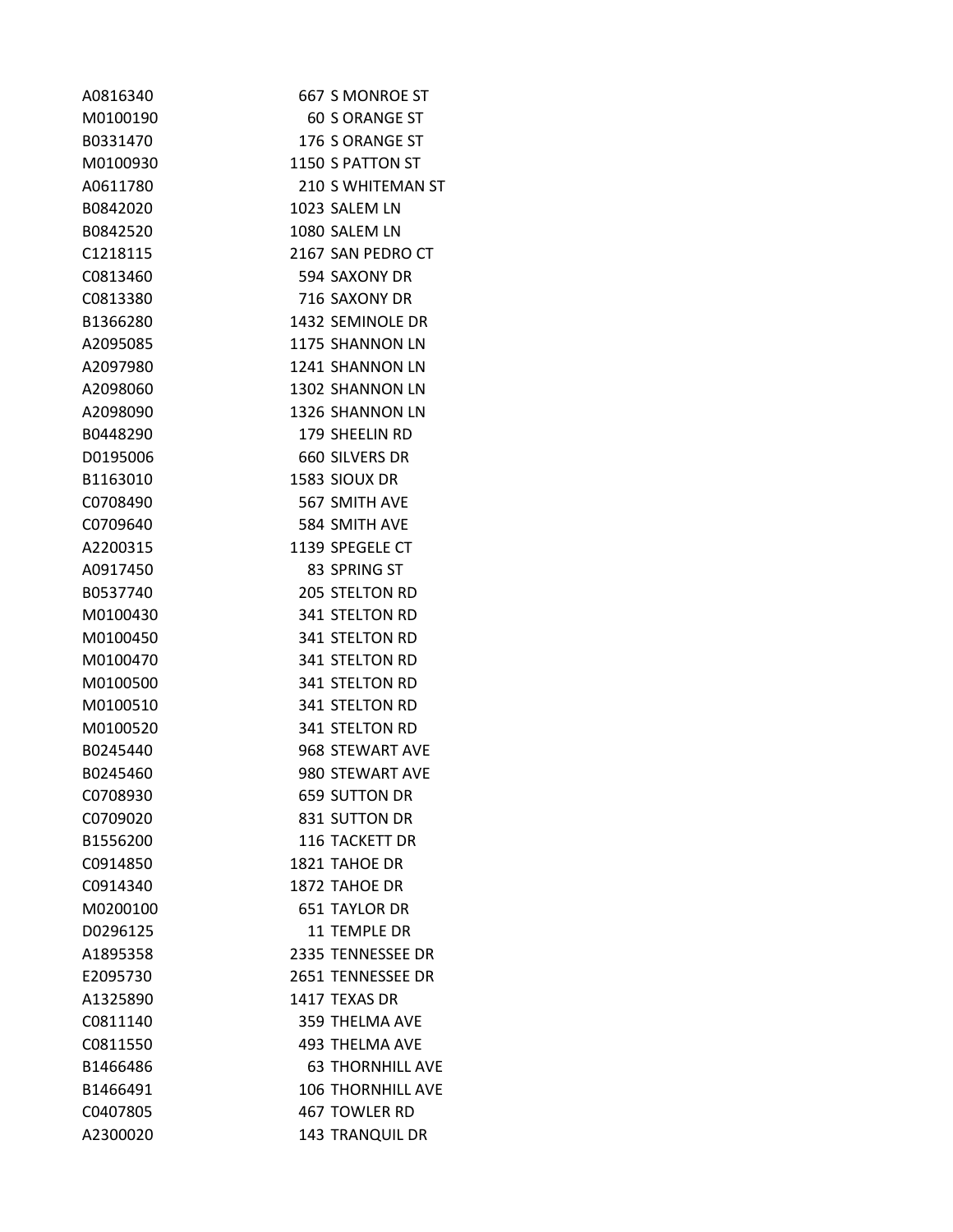| D0295885 | 1026 TRIANON DR         |
|----------|-------------------------|
| D0295875 | 1042 TRIANON DR         |
| B0331780 | 724 TRUMBULL ST         |
| B0331920 | 855 TRUMBULL ST         |
| M0100865 | 735-739 TRUMBULL ST     |
| C0202310 | 1566 US 68 NORTH        |
| M0100812 | <b>1575 US 68 NORTH</b> |
| C0202300 | <b>1580 US 68 NORTH</b> |
| C0202290 | <b>1590 US 68 NORTH</b> |
| C0202220 | <b>1832 US 68 NORTH</b> |
| A0815880 | 472 US 68 SOUTH         |
| A1428240 | 2042 VERMONT DR         |
| A2096700 | 1378 VIMLA WAY          |
| A2098790 | 1451 VIMLA WAY          |
| A2098780 | 1459 VIMLA WAY          |
| A1695180 | 2260 VIRGINIA DR        |
| A1695184 | 2302 VIRGINIA DR        |
| C0306200 | 142 W CHURCH ST         |
| C0408290 | 334 W CHURCH ST         |
| M0100200 | 360 W CHURCH ST         |
| C0100290 | 58 W HARBINE AVE        |
| C1016980 | 85 W MAIN ST            |
| C1016930 | 123 W MAIN ST           |
| M0100275 | 160 W MAIN ST           |
| M0100194 | 231 W MAIN ST           |
| C1016870 | 333 W MAIN ST           |
| M0100157 | 363 W MAIN ST           |
| M0100179 | 400 W MAIN ST           |
| M0100970 | 431 W MAIN ST           |
| M0100970 | 431 W MAIN ST           |
| M0100136 | 550 W MAIN ST           |
| M0100188 | 572 W MAIN ST           |
| M0100176 | 380 W MARKET ST         |
| M0100175 | 452 W MARKET ST         |
| C1016210 | 476 W MARKET ST         |
| B0550030 | 484 W RICHARD DR        |
| B0128570 | 85 W SECOND ST          |
| M0100055 | 119 W SECOND ST         |
| B0128640 | 130 W SECOND ST         |
| B0129040 | 340 W SECOND ST         |
| B0129380 | 417 W SECOND ST         |
| B0129510 | 492 W SECOND ST         |
| B0331538 | 523 W SECOND ST         |
| B0129970 | 850 W SECOND ST         |
| B0230570 | 1072 W SECOND ST        |
| B0130240 | 1099 W SECOND ST        |
| B0653520 | 1264 W SECOND ST        |